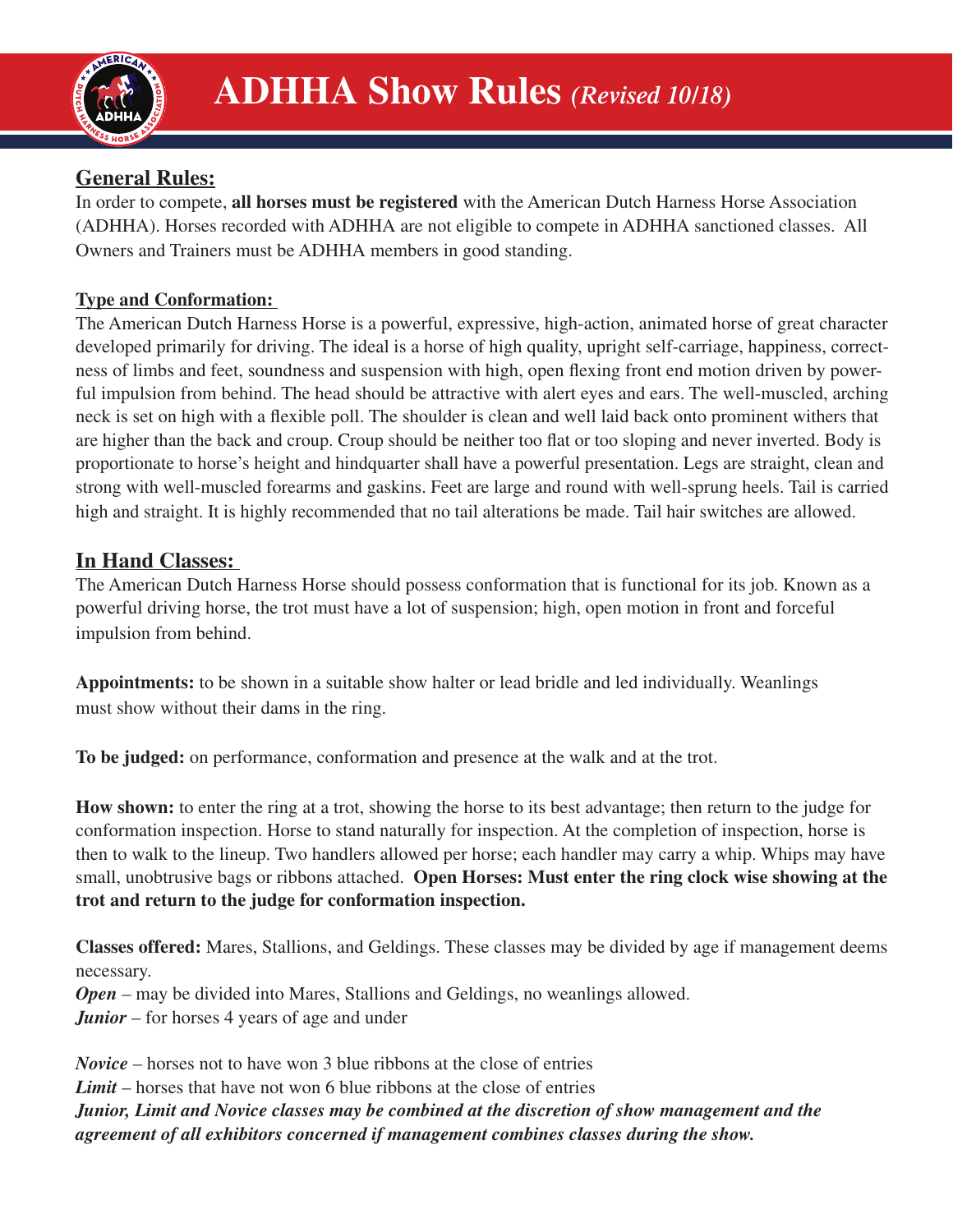# **ADHHA Show Rules** *Continued*



Ladies, Gentleman, Amateur and Junior Exhibitor classes may also be offered. *Championship:* Must have qualified in a previous class at the same show.

#### *Weanling: Must be shown with a roached mane and braid buttons or the appearance of a tightly braided mane.*

**Attire:** handlers should be neatly and appropriately attired, no blue jeans, shorts or t-shirts.

## **Harness Classes:**

**Appointments** - Harness: Dutch Harness Horses may be shown in Traditional Dutch Harness, Hackney-style harness or fine harness. Hackney-style harness consists of Liverpool bit, separate check bit, black leather, round blinds, side check, at lines, at traces, low crupper or tail spoon. Fine harness consists of a snaffle bit, separate overcheck bit, black leather, square blinds, overdraw, martingale, round lines and round traces. No item may be used to alter natural ear usage.

**Vehicles:** Hackney-style harness shown to a viceroy. Fine harness shown to a four-wheeled, side bar buggy. All vehicles and equipment must be in serviceable condition. Any exhibitor using vehicles or equipment deemed to be disruptive to other exhibitors must be excused from the ring. *Not Allowed:* Antique vehicles, Liverpools with martingales and boots.

Gaits: To be shown at an "animated walk," "park trot" and "show your horse."

**Animated Walk:** Highly collected, springy and energetic.

**Park Trot:** Collected trot showing animation and brilliance.

**Show Your Horse:** Designates the speed which shows the horse to its best advantage. Extension of gait is a distinctive characteristic of the breed; however, excessive speed and loss of form should be penalized.

**How shown:** To enter the ring at a "park trot" in the counter clockwise direction, to "show your horse" when called for, then to the "animated walk" before reversing. Reverse at the animated walk. To show both ways of the ring at the same gaits. Horses may be unchecked in the lineup or during a workout. Headers are optional. Headers should be suitably attired, no blue jeans, shorts or t-shirts.

**To be judged:** on performance, conformation, quality and manners. Horses shall not be asked to back.

**Classes offered:** Mares, Stallions and Geldings. These classes may be divided by age if management deems necessary.

*Open* – may be divided into Mares, Stallions and Geldings *Junior* – for horses 4 years of age and under

*Novice* – horses not to have won 3 blue ribbons at the close of entries *Limit* – horses that have not won 6 blue ribbons at the close of entries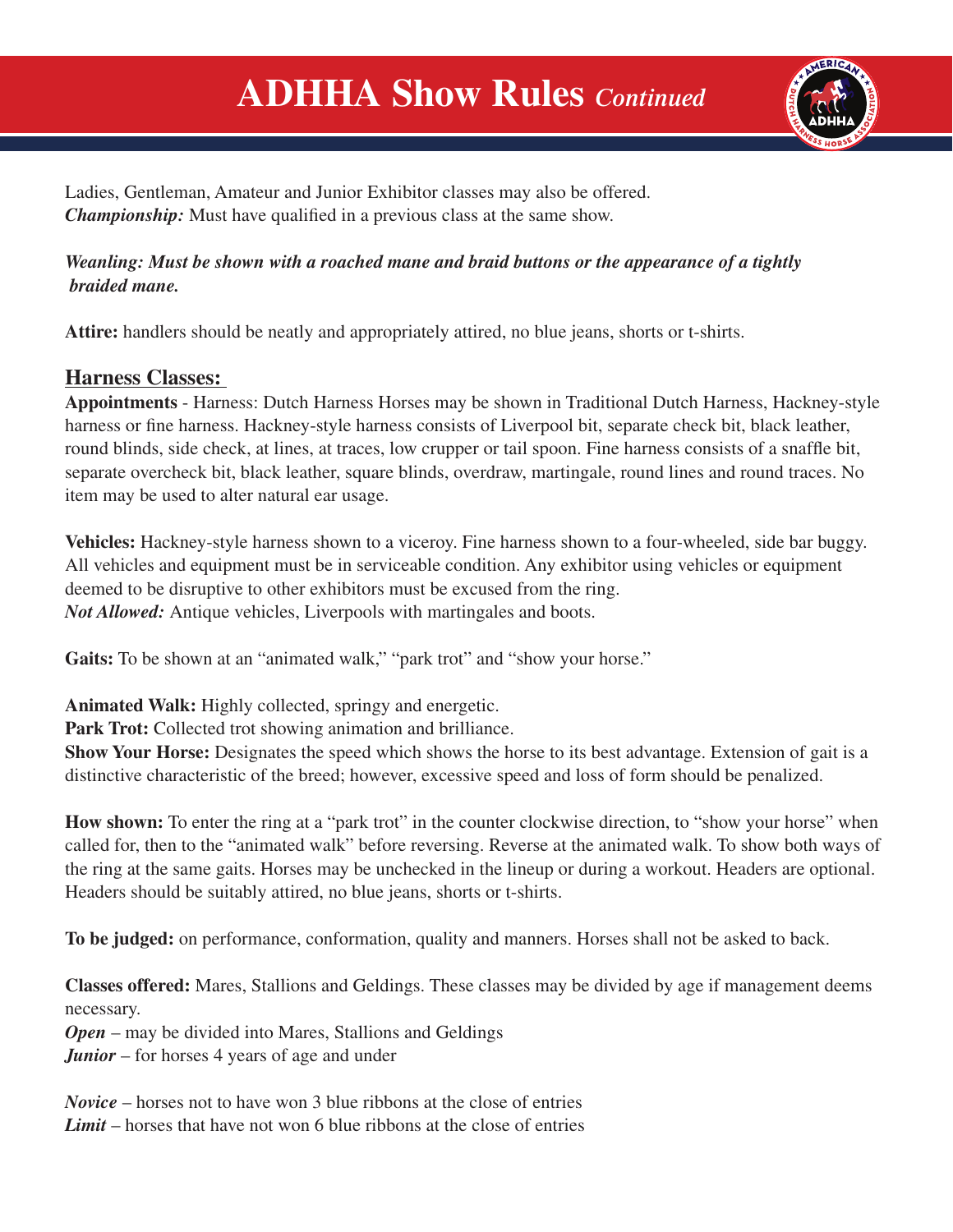

## *Junior, Limit and Novice classes may be combined at the discretion of show management and the agreement of all exhibitors concerned if management combines classes during the show.*

Ladies, Gentleman, Amateur and Junior Exhibitor classes may also be offered. *Championship:* Must have qualified in a previous class at the same show.

**Attire:** Traditional show attire.

## **Roadster:**

The fast, cadenced, in-form trot is the hallmark of a Roadster horse. The horse shall be asked to trot at three different speeds: the jog trot, the road gait and then at speed. At all gaits, the horse should perform in form and under control. Mixey-gaited horses that pace, or rack the turn, or that break and run shall be penalized. Exhibitors executing gaits that are not called for must be penalized.

#### **Appointments:**

Black leather, square blinds, overcheck, snaffle bit, check bit, martingale and boots. Shown to a two-wheel road bike. No racing bikes.

For Under Saddle classes horse to be ridden, the saddle should be of English-type with leather or web girth, martingale with a single or double reins and a single bit bridle with caveson.

In Bike and Under Saddle classes exhibitors to wear stable colors, i.e. cap (for protective head gear) and jacket to match (racing silks). Number to be worn on the exhibitor's back.

**How shown:** Roadsters must enter ring in the clockwise direction at a jog trot, then shown at the road gait, return to the jog and reverse, show at the jog, the road gait and the trot to speed.

**How judged:** To be judged on performance, speed, quality and manners.

**Classes offered:** Roadster to Bike Open, Roadster Under Saddle.

**Championship:** Must have qualified in a previous class at the same show.

## **Park Undersaddle Classes:**

The ADHHA Under Saddle Horse should be stylish with finish and quality. The performance should be animated and graceful in all gaits. Horses may show with a braided or full mane with natural tail carriage.

#### **Appointments:**

A double bridle consisting of snaffle and curb (double bridle) is preferred or pelham bit with 2 reins, with curb chain or leather curb strap. Horses under four years of age may be shown with a snaffle and running martingale. Breast plate, tie-down and german martingale are prohibited.